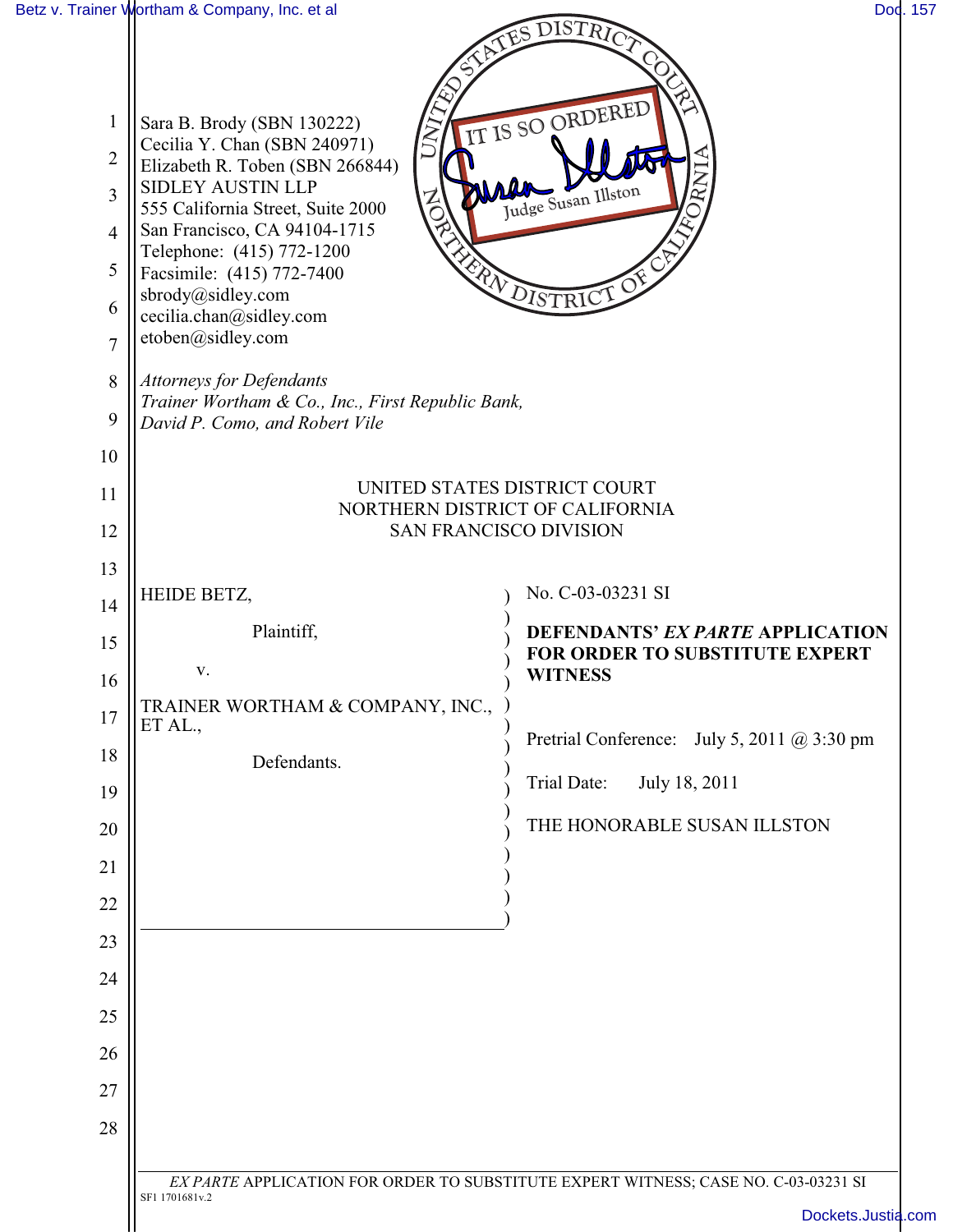1

## **I. INTRODUCTION**

2 3 4 5 6 7 8 9 10 11 12 13 14 15 16 17 Defendants Trainer Wortham & Company, Inc., First Republic Bank, David Como, and Robert Vile ( "Defendants") hereby apply *ex parte* for an Order allowing Defendants to substitute their expert witness. Defendants seek to substitute an expert for their previously designated expert John Peavy ("Peavy"), under Federal Rule of Civil Procedure 37(c)(1), because Peavy will be unavailable during the trial of this case, which is scheduled to begin on July 18, 2011. This Court denied Defendants' request for a continuance due to Peavy's unavailability, and thus, if Defendants are not allowed to substitute a new expert, Defendants will be significantly prejudiced by not having any expert who can testify on their behalf or to rebut Plaintiff's expert. Not having a testifying expert would have a substantial effect on Defendants' ability to defend their case at trial based on circumstances that are beyond their control. Defendants intend to substitute an expert to testify on the same issues designated by Defendants for their original expert and to be able to rebut the Plaintiff's expert's testimony. Plaintiff would not be prejudiced or surprised in any way by such a substitution. Moreover, Defendants' substitute expert will be made available for deposition, if Plaintiff so wishes, before trial. Lastly, the substitution of Defendants' expert will not disrupt the trial schedule in any way. Under these circumstances, Defendants respectfully submit that a substitution of expert is appropriate.

18

## **II. STATEMENT OF RELEVANT FACTS**

19 20 21 22 23 Peavy was designated to provide testimony on two critical elements of Plaintiff's claim—the suitability of the stocks in which Defendants invested Plaintiff's funds and damages—and produced an expert report discussing such issues. These issues go to the very heart of the case. Further, Peavy was also designated to act as a rebuttal expert to Plaintiff's expert's testimony regarding damages at trial. No other expert witness has been designated to testify on such matters.

24 25 26 27 28 After learning of Peavy's unavailability and after failing to find an alternative solution to allow him to testify, Defendants asked Plaintiff to stipulate to a brief continuance of the trial. Plaintiff declined to agree to such a continuance. Accordingly, on June 24, 2011, Defendants applied *ex parte* for a brief continuance of the trial. The Court declined Defendants' request for a brief continuance. (Docket No. 152). The trial is scheduled to commence on July 18.

-1-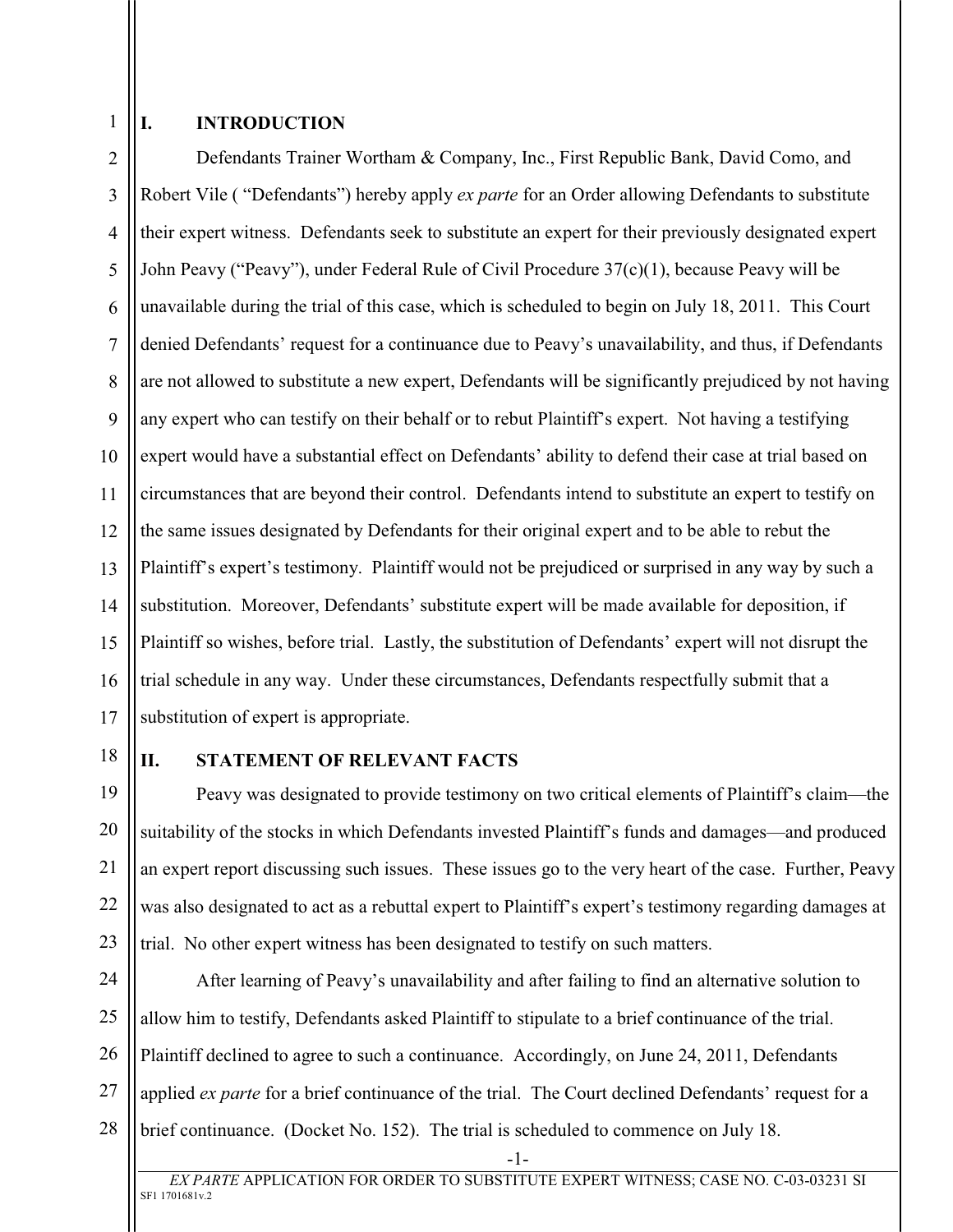Because an expert's testimony is critical to Defendants' defense and to rebut Plaintiff's expert, Defendants respectfully seeks permission to substitute Peavy with a new expert. Defendants intend to designate a substitute expert who will provide testimony on the exact same subjects as Peavy. Defendants do not seek to supplement, or expand upon, the issues on which their expert would opine and they do not seek to provide a supplemental expert report. Defendants only seek to designate a substitute expert who will opine on those portions of Peavy's report which he chooses to adopt and to rebut Plaintiff's expert's testimony. Because Peavy is unavailable, if a substitute expert is not designated, Defendants will have to proceed at trial with no expert witness.

**III. ARGUMENT**

1

2

3

4

5

6

7

8

9

10 11 12 13 14 15 16 17 18 Federal Rule of Civil Procedure 37(c)(1) contains an express provision under which a failure to timely disclose an expert may be excused where the failure was "substantially justified or harmless." *Lanard Toys, Ltd. v. Novelty, Inc.*, 375 Fed. Appx. 705, 713 (9th Cir. 2010) (finding that district court was within its discretion to allow expert testimony where party failed to timely disclose its expert's report). "Among the factors that may properly guide a district court in determining whether a violation of a discovery deadline is justified or harmless are: (1) prejudice or surprise to the party against whom the evidence is offered; (2) the ability of that party to cure the prejudice; (3) the likelihood of disruption of the trial; and (4) bad faith or willfulness involved in not timely disclosing the evidence." *Id.* (citation omitted).

19 20 21 22 23 24 25 26 27 28 -2- These factors are met here. *First*, Plaintiff will not be prejudiced or surprised because Defendants seek to substitute an expert witness who will only testify on those portions of Peavy's report which he adopts and as a rebuttal expert to Plaintiff's expert (the same as Peavy would if he were available at trial). Defendants' substituted expert will not testify on supplemental subjects or provide new opinions in Defendants' case in chief. Thus, Plaintiff will not be prejudiced by such testimony because the information about which the substituted expert seeks to testify was already known to her. *See Belmont Corp. v. Shell Oil Co.*, 1998 WL 242686, at \*2 (N.D. Cal. May 12, 1998) (granting motion seeking substitution of expert where opposing party had expert's report for over four months before the trial and, thus, was able to adequately prepare). Any purported prejudice or surprise caused by substitution of Defendants' expert can be easily cured because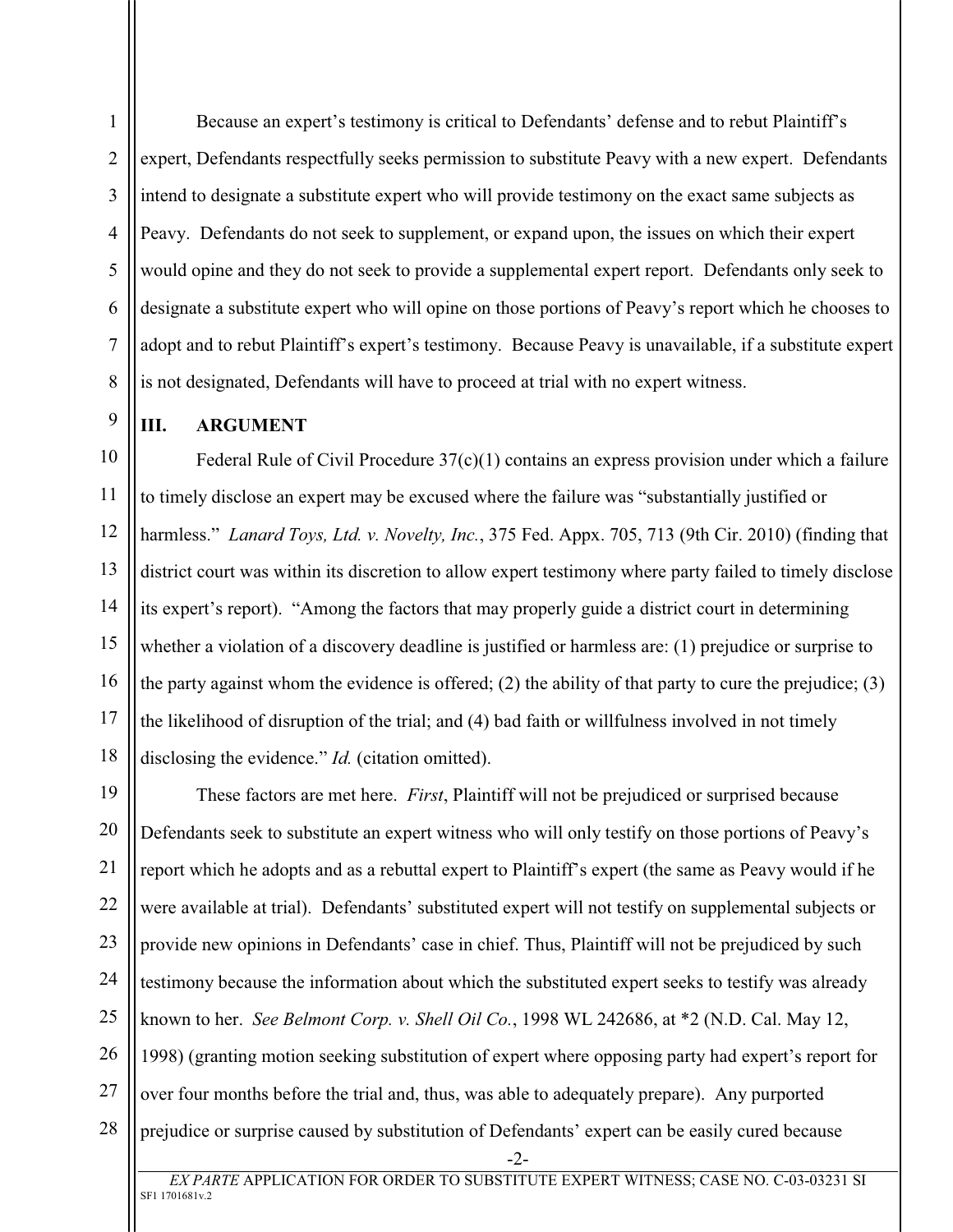Defendants will make the substituted expert available to Plaintiff for deposition before the trial. Additionally, Defendants would be willing to pay the expert fee for time spent by their new expert in deposition testimony.

4 5 6 7 8 9 10 11 12 *Second*, Defendants will be significantly prejudiced if they were precluded from having an expert witness at trial. The issues on which Peavy was designated to testify are critical and go to the very heart of the case. Moreover, Peavy was also going to act as a rebuttal expert to Plaintiff's expert's testimony regarding damages at trial. Because Peavy is not available, if a substitute expert is not designated, Defendants will have no witnesses available to testify on such matters. Accordingly, Defendants will be severely prejudiced and will be deprived of their rights to a fair trial if they are denied an expert witness at trial. *Fenner v. Dependable Trucking Co., Inc.*, 716 F.2d 598, 601 (9th Cir. 1983) (finding that defendant was denied a fair trial when defendant was denied the opportunity to have an expert testify on his behalf).

13 14 15 16 17 *Third*, substituting an expert to provide testimony on information already disclosed in Peavy's report will not disrupt the trial in any way. The substitute expert will merely testify on the same topics as covered in Peavy's report and will provide rebuttal testimony in response to Plaintiff's expert, just as Peavy would have. The substitution would not affect the July 18 trial date; the substitution is necessitated by the July 18 trial date.

18 19 20 21 22 23 24 Lastly, there was no bad faith or willfulness on the part of Defendants in failing to seek this substitution sooner. This Court denied Defendants' request for a continuance two days ago. It is due to the trial date that Defendants' counsel now seeks to substitute Defendants' expert, and is in no way a reflection of any purported bad faith. Defendants immediately began the search for a substitute expert after learning of this Court's denial of the request for a continuance and will disclose the identity to Plaintiff as soon as an engagement is confirmed. Under these circumstances, Defendants believe that a substitution is appropriate.

25 26 /// ///

1

2

3

27 ///

///

-3-